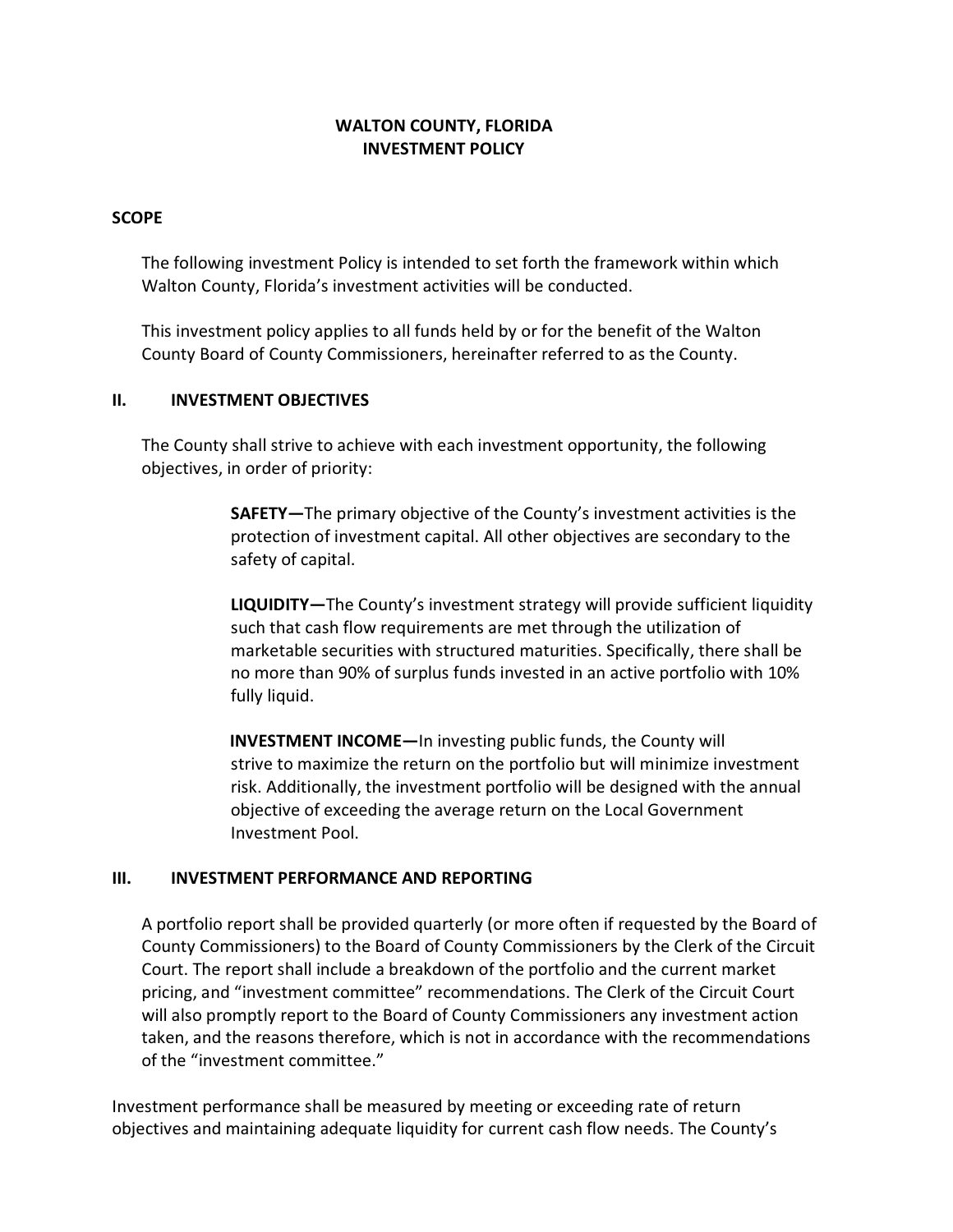primary rate of return objective in any given year is to achieve an annual rate of return greater than the average return on the Local Government Investment Pool on September 30th.

## IV. PRUDENCE AND ETHICAL STANDARDS

The following "prudent person" standard shall be used in the management of the overall investment portfolio: Investments shall be made with judgment and care, under circumstances then prevailing, which persons of prudence, discretion, and intelligence exercise in the management of their own affairs, not for speculation, but for investment, considering the probable safety of their capital as well as the probable income to be derived from the investment.

The Clerk of the Circuit Court will receive advice from an "investment committee" consisting of the Clerk (or his/her designee), the Chairman of the Board of County Commissioners' (or his/her designee), and two other individuals (one to be appointed by the Clerk and one to be appointed by the Board of County Commissioners'. Appointment to the Investment Committee shall be for a period of two years. Reappointment, removal and the naming of new members shall be the responsibility of the Clerk and the Board of County Commissioners.

The "investment committee" will:

- 1. Formulate investment and asset allocation strategy recommendations within the framework of this policy;
- 2. Establish recommended Rate of Return objectives;
- 3. Monitor changing market conditions and risks;
- 4. Recommend investment portfolio changes;
- 5. Establish minimum and maximum holding periods for individual securities as well as maturity durations; and,
- 6. Review procedures for physical safeguarding of investment securities.
- 7. Meet once per quarter to review performance.

The Clerk of the Circuit Court, in his/her performance of the investment function, will act as a "prudent person" in accordance with this written policy and exercise due diligence and invest in securities authorized by this policy, shall be relieved of personal responsibility for an individual security's credit risk or market price changes provided deviation from expectations are reported in a timely fashion and appropriate action is taken to control adverse developments.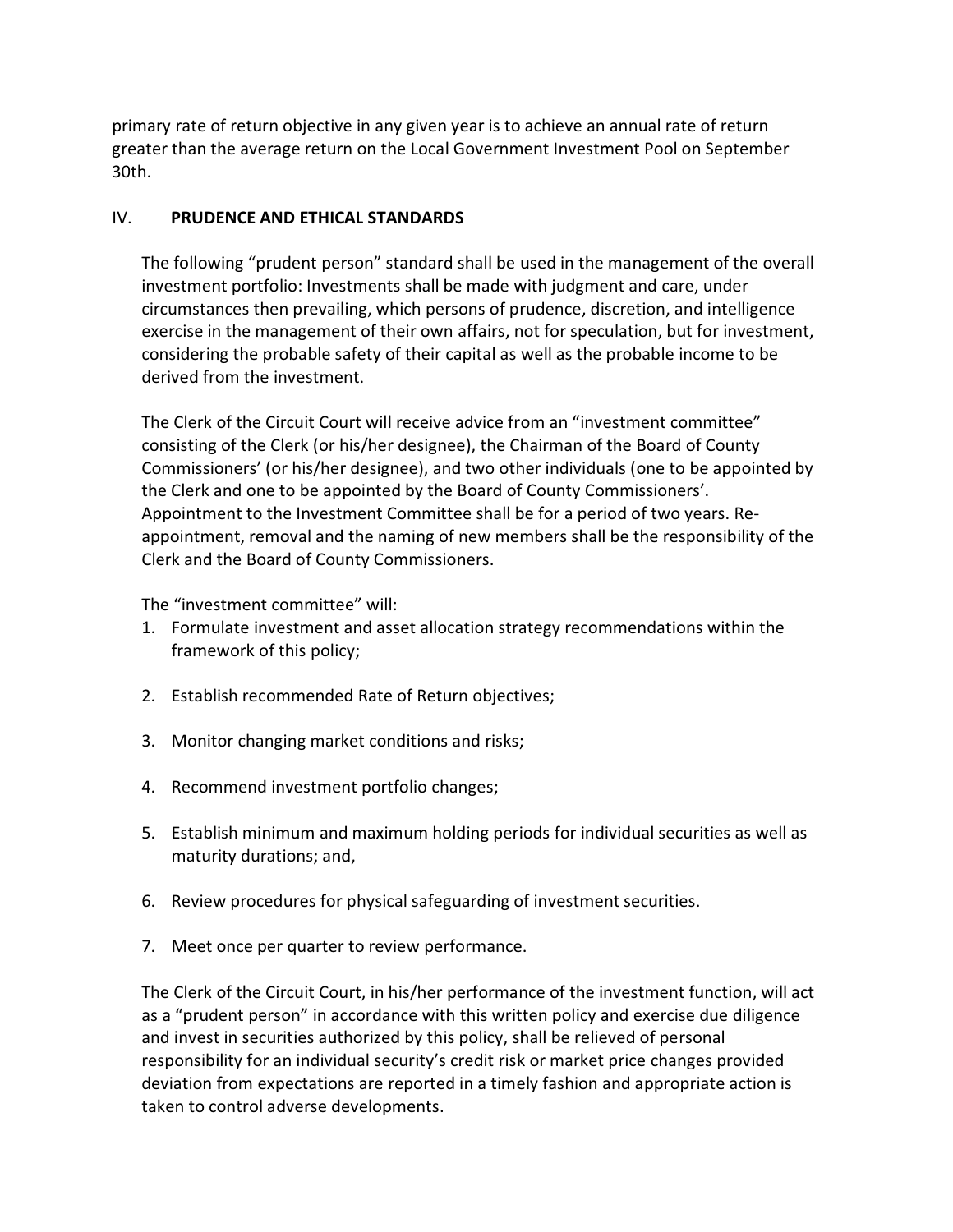# V. AUTHORIZED INVESTMENTS

The Clerk of the Circuit Court may purchase investment securities, at prevailing market rates, at the appropriate amount thereof in:

- 1. The Local Government surplus Funds Trust Fund, hereinafter "SBA," the State Investment Pool administered by the State Board of Administration.
- 2. The Florida Local Government Investment Trust, hereinafter "FLGIT," administered by the Florida Association of Court Clerks and the Florida Association of Counties.
- 3. A repurchase agreement whereby authorized Securities are purchased and sold by way of overnight transactions for a guaranteed rate of return with the purchase collateralized in excess of the amount purchase to meet the safety requirements of this plan.
- 4. Securities and Exchange Commission registered money market funds with the highest credit quality rating from a nationally recognized rating agency.
- 5. Savings accounts in state certified qualified public depositories.
- 6. Certificates of deposit in state certified public depositories.
- 7. Direct obligations of the U. S. Treasury.
- 8. U. S. Government Instrumentality Debt (such as the Federal Farm Credit Bureau).
- 9. High-grade corporate debt, including Eurodollar notes and bonds.
- 10. Mortgage backed securities
- 11. State and local Taxable and/or Tax-exempt debt.
- 12. Equities
- 13. Income Trusts
- 14. Mutual Funds

## VI. MATURITY AND LIQUIDITY REQUIREMENTS

A Liquid Portfolio and an Active Portfolio will be established.

The Liquid Portfolio will be established with primary emphasis on anticipated cash flow requirements over a rolling forward 12-month period. At a minimum, the liquid portfolio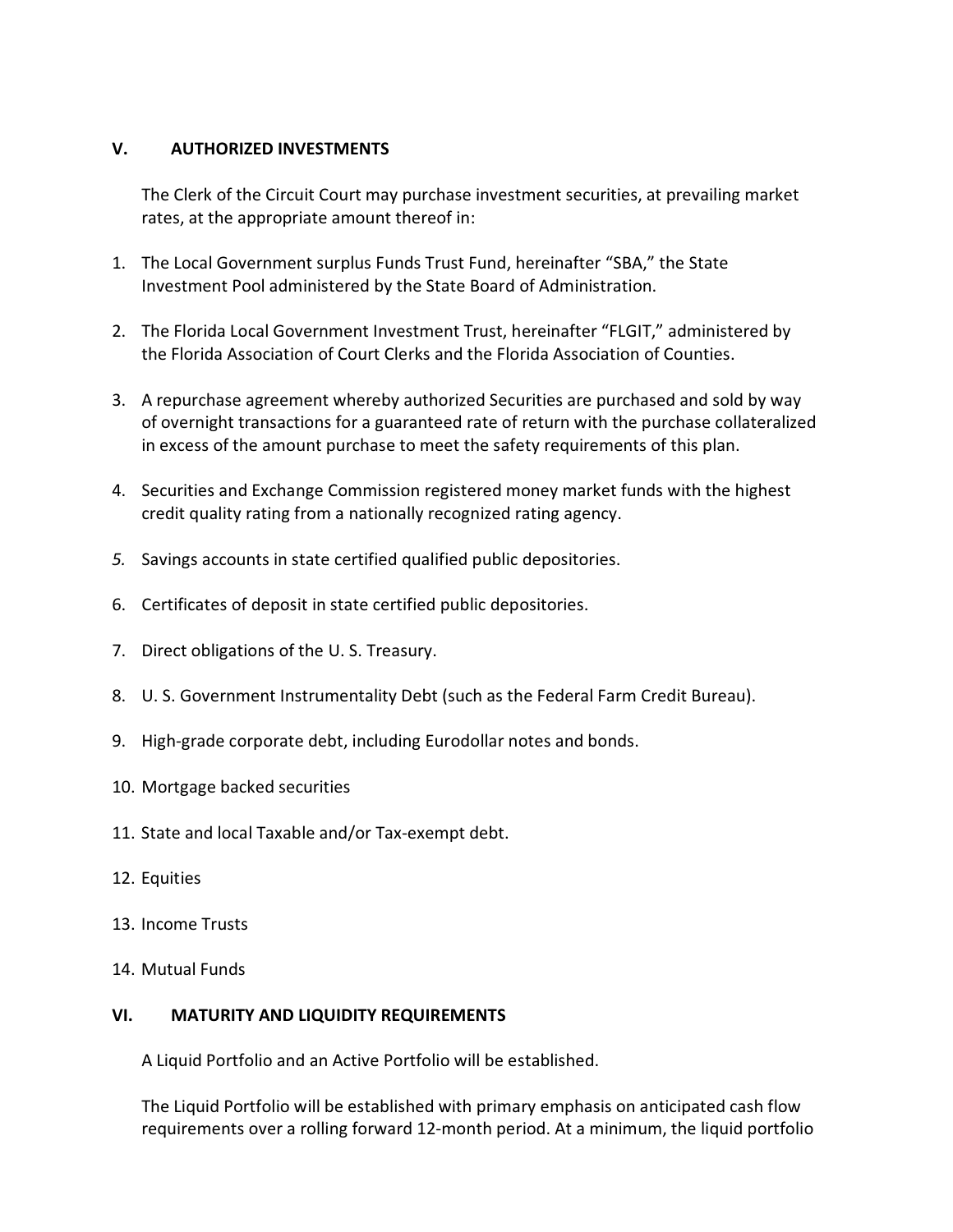will be 10% of total funds invested.

Funds will be added to or removed from the Liquid Portfolio on or before March 31 of each year, or more frequently if deemed necessary by the "investment committee."

Those funds not utilized to establish a Liquid Portfolio will be used to establish an Active Portfolio. The Active Portfolio will have its primary emphasis on fulfilling the objectives of this investment policy in order to enhance long-term performance and to provide investment diversification. Total surplus funds in the active portfolio shall be limited to no more than 90% of all surplus funds invested.

### PORTFOLIO COMPOSITION

Prudent investing necessitates that the portfolio be diversified as to instruments and dealers. The following maximum limits are guidelines established for diversification by instrument. These guidelines may be revised by the Board of County Commissioners upon recommendation of the "investment committee" for specific circumstances:

| <b>State Investment Pool</b>    | 50%  |
|---------------------------------|------|
| <b>FLGIT</b>                    | 50%  |
| <b>Money Market Funds</b>       | 50%  |
| <b>Certificates of Deposits</b> | 50%  |
| U.S. Treasury Bills/Notes       | 100% |
| <b>Public Funds Checking</b>    | 100% |
| U.S. Instrumentality debt       | 50%  |
| High grade corporate debt       | 50%  |
| Mortgage backed securities      | 50%  |
| State and local debt            | 50%  |
| Equities                        | 20%  |
| <b>Income Trusts</b>            | 20%  |
| <b>Mutual Funds</b>             | 20%  |

#### VII. DIVERSIFICATION AND RISK

Assets held shall be diversified to control the risk of loss resulting from the over concentration of assets in a specific maturity, issuer, instrument, dealer, or bank through which these instruments are bought and sold. Diversification strategies within the established guidelines shall be reviewed and revised periodically as necessary by the "investment committee."

The longer the maturity of a particular investment, the greater its price volatility becomes. Therefore, the County seeks to reduce interest rate risk by maintaining the maturities of the majority of its investment portfolio in short-term investments. Accordingly, whenever interest rates are expected to rise in the near future, actions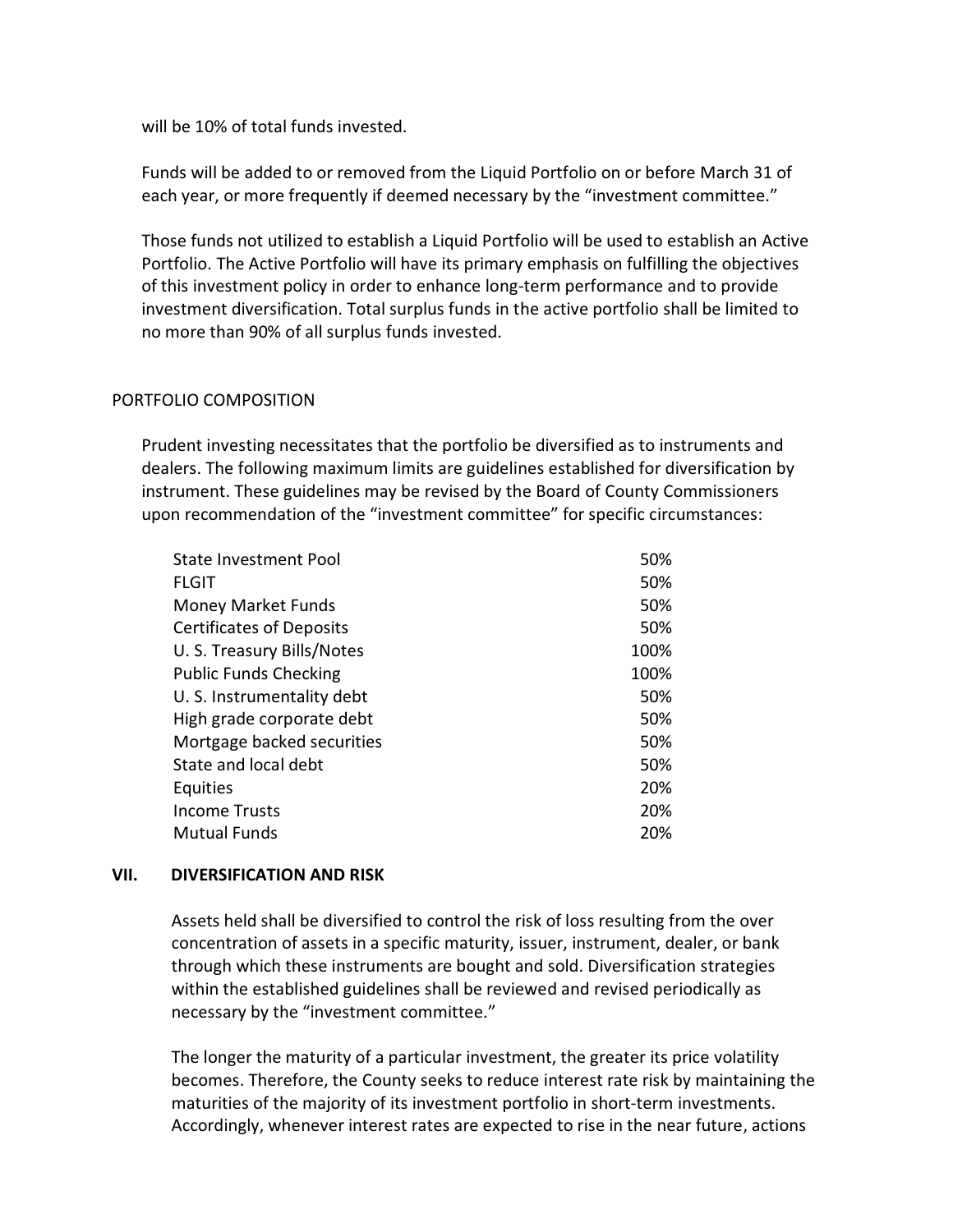will be taken to shorten the maturities of the investment portfolio. Conversely, when interest rates are expected to decrease, actions will be taken to lengthen the maturities of the investment portfolio as necessary to reduce interest rate risk.

#### VIII. AUTHORIZED INVESTMENT INSTITUTIONS AND DEALERS

The County shall only purchase securities from financial institutions, which are located within the State of Florida and are qualified as public depositories by the treasurer of the State of Florida or from primary securities brokers/dealers designated by the Federal Reserve Bank of New York. Documented lists of the authorized financial institutions and dealers/brokers will be developed and maintained by the Clerk of the Circuit Court.

If at any time the Clerk of the Circuit Court is appropriately notified of any threat to the integrity of the investment portfolio, proper security measures may be suggested and implemented, and the Clerk of the Circuit Court shall have the option to further restrict investment in selected instruments to conform to the thenpresent market conditions.

## IX. THIRD PARTY CUSTODIAL AGREEMENTS

The Clerk of the Circuit Court will execute a Third-Party Custodial Safekeeping Agreement with a commercial bank's trust department, which is separately chartered by the United States Government or the State of Florida. All securities purchased and/or collateral obtained by the Clerk of the Circuit Court shall be properly designated as an asset of the County and held in safekeeping by the trust department and no withdrawal of such securities, in whole or in part, shall be made from safekeeping except by an authorized Clerk staff member. The Third-Party Custodial Safekeeping Agreement shall include letters of authority from the Clerk of the Circuit Court, details as to responsibilities of each party, notification of security purchases, sales, delivery, repurchase agreements, wire transfers, safekeeping and transactions costs, procedures in case of wire failure or other unforeseen mishaps including liability of, each party.

## X. BID REQUIREMENT

Although in most situations the competitive bid process shall be utilized, there is no obligation to secure competitive bids from all financial institutions and dealer/brokers on the approved list. Rather, recommendations will be made by the "investment committee" to the Clerk of the Circuit Court as to the institutions that have been the most competitive over the preceding weeks and these will be contacted for a quote.

After the "investment committee" has recommended to the Clerk of the Circuit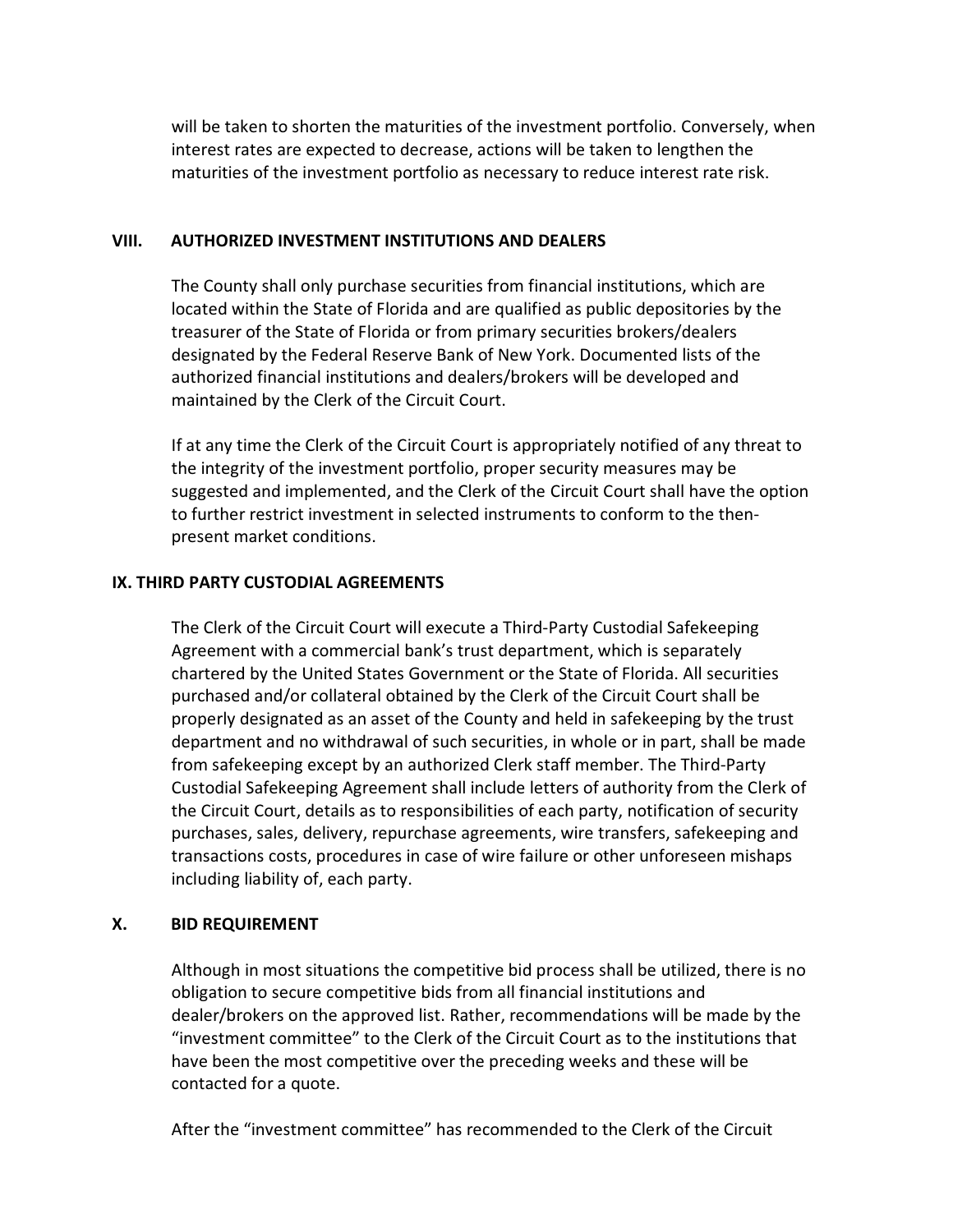Court the approximate maturity date based on the cash flow needs and market conditions and has analyzed and selected one or more optimal types of investments, a minimum of three (3) qualified banks and/or dealers will be contacted and asked to provide bids on the securities in question.

- 1. Bids will be held in confidence until the highest bid is determined and awarded.
- 2. Documentation will be retained for all bids, with the winning bid clearly identified.
- 3. If for any reason the highest interest rate bid was not selected, then the reasons leading to that decision will be clearly indicated on the bid forms.
- 4. If the maturing investment is a certificate of deposit, the present holder of the funds will be one of the contacts made, subject to the portfolio diversification requirements in this policy.
- 5. In certain circumstances where a dealer or bank informs the County of a potential purchase or sale that must be completed within minutes of notification, the competitive bidding policy will be waived. The Clerk of the Circuit Court will have final approval on these particular transactions before they have been completed.
- 6. Competitive bids are not needed for the placement of funds with SBA or with FLGIT

## XI. INTERNAL CONTROLS

The Clerk of the Circuit Court shall exercise and monitor a set of internal controls, which said controls are designed to protect the County's funds and ensure proper accounting and reporting of the securities transactions. Such internal controls shall consist of the following:

- 1. All securities purchased or sold will be transferred only under the "delivery versus payment" (D.V.P.) method to ensure that funds or securities are not released until all criteria relating to the specific transaction are met.
- 2. The Clerk of the Circuit Court is authorized to accept, on behalf of and in the name of Walton County, bank trust receipts or confirmations as evidence of actual delivery of the obligation or securities in return for investment of funds.
- 3. Trust receipts or confirmations shall fully describe the various obligations or securities held. The receipt or confirmation shall state that the investment is held in the name of Walton County.
- 4. Written documentation and/or confirmation of telephone transactions and wire transfers will be maintained.